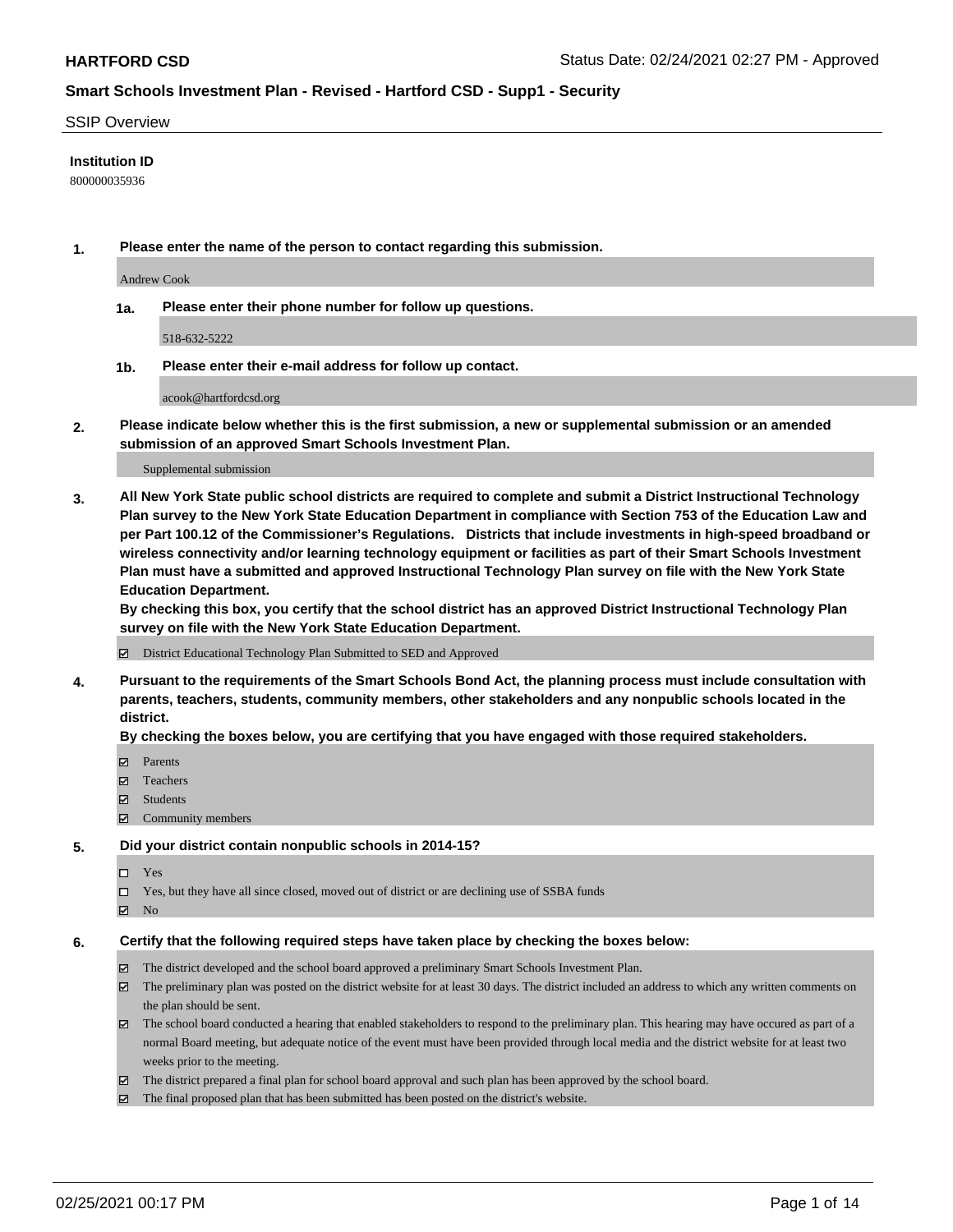SSIP Overview

**6a. Please upload the proposed Smart Schools Investment Plan (SSIP) that was posted on the district's website, along with any supporting materials. Note that this should be different than your recently submitted Educational Technology Survey. The Final SSIP, as approved by the School Board, should also be posted on the website and remain there during the course of the projects contained therein.**

Smart Schools Hearing Presentation - Project 3 FINAL VERSION.pptx

**6b. Enter the webpage address where the final Smart Schools Investment Plan is posted. The Plan should remain posted for the life of the included projects.**

https://www.hartfordcsd.org/Page/16

**7. Please enter an estimate of the total number of students and staff that will benefit from this Smart Schools Investment Plan based on the cumulative projects submitted to date.**

550

**8. An LEA/School District may partner with one or more other LEA/School Districts to form a consortium to pool Smart Schools Bond Act funds for a project that meets all other Smart School Bond Act requirements. Each school district participating in the consortium will need to file an approved Smart Schools Investment Plan for the project and submit a signed Memorandum of Understanding that sets forth the details of the consortium including the roles of each respective district.**

 $\Box$  The district plans to participate in a consortium to partner with other school district(s) to implement a Smart Schools project.

## **9. Please enter the name and 6-digit SED Code for each LEA/School District participating in the Consortium.**

| Partner LEA/District | <b>ISED BEDS Code</b> |
|----------------------|-----------------------|
| (No Response)        | (No Response)         |

### **10. Please upload a signed Memorandum of Understanding with all of the participating Consortium partners.**

(No Response)

**11. Your district's Smart Schools Bond Act Allocation is:**

\$591,447

### **12. Final 2014-15 BEDS Enrollment to calculate Nonpublic Sharing Requirement**

|            | Public Enrollment | Nonpublic Enrollment | Total Enrollment | INonpublic Percentage |
|------------|-------------------|----------------------|------------------|-----------------------|
| Enrollment | 463               |                      | 463.00           | 0.00                  |

**13. This table compares each category budget total, as entered in that category's page, to the total expenditures listed in the category's expenditure table. Any discrepancies between the two must be resolved before submission.**

|                                          | Sub-Allocations | <b>Expenditure Totals</b> | <b>Difference</b> |
|------------------------------------------|-----------------|---------------------------|-------------------|
| <b>School Connectivity</b>               | 0.00            | 0.00                      | 0.00              |
| Connectivity Projects for<br>Communities | 0.00            | 0.00                      | 0.00              |
| Classroom Technology                     | 0.00            | 0.00                      | 0.00              |
| Pre-Kindergarten Classrooms              | 0.00            | 0.00                      | 0.00              |
| Replace Transportable<br>Classrooms      | 0.00            | 0.00                      | 0.00              |
| High-Tech Security Features              | 246,214.00      | 246,214.00                | 0.00              |
| Nonpublic Loan                           | 0.00            | 0.00                      | 0.00              |
| Totals:                                  |                 |                           |                   |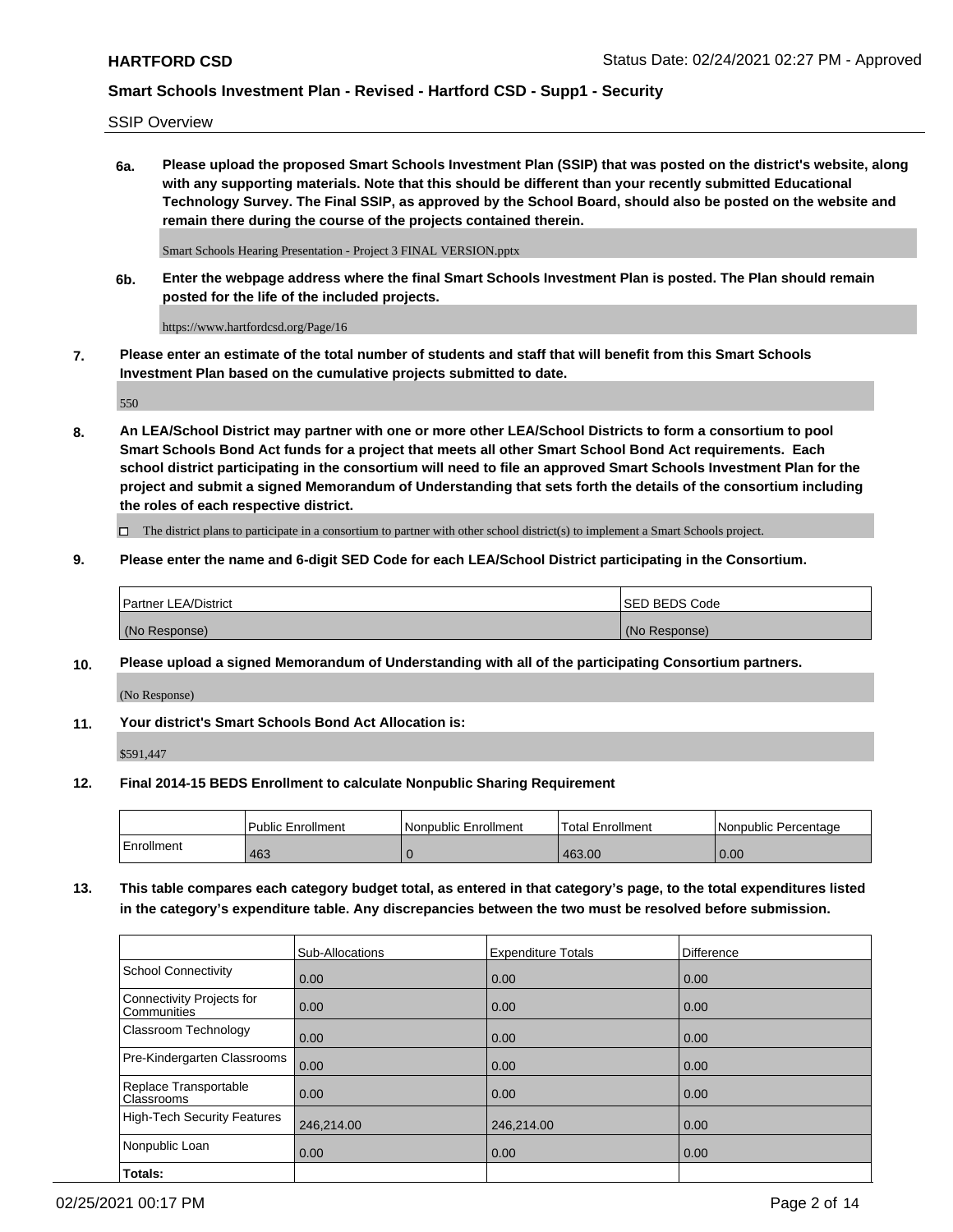SSIP Overview

| 246.214         | 246,214                   | 0          |
|-----------------|---------------------------|------------|
| Sub-Allocations | <b>Expenditure Totals</b> | Difference |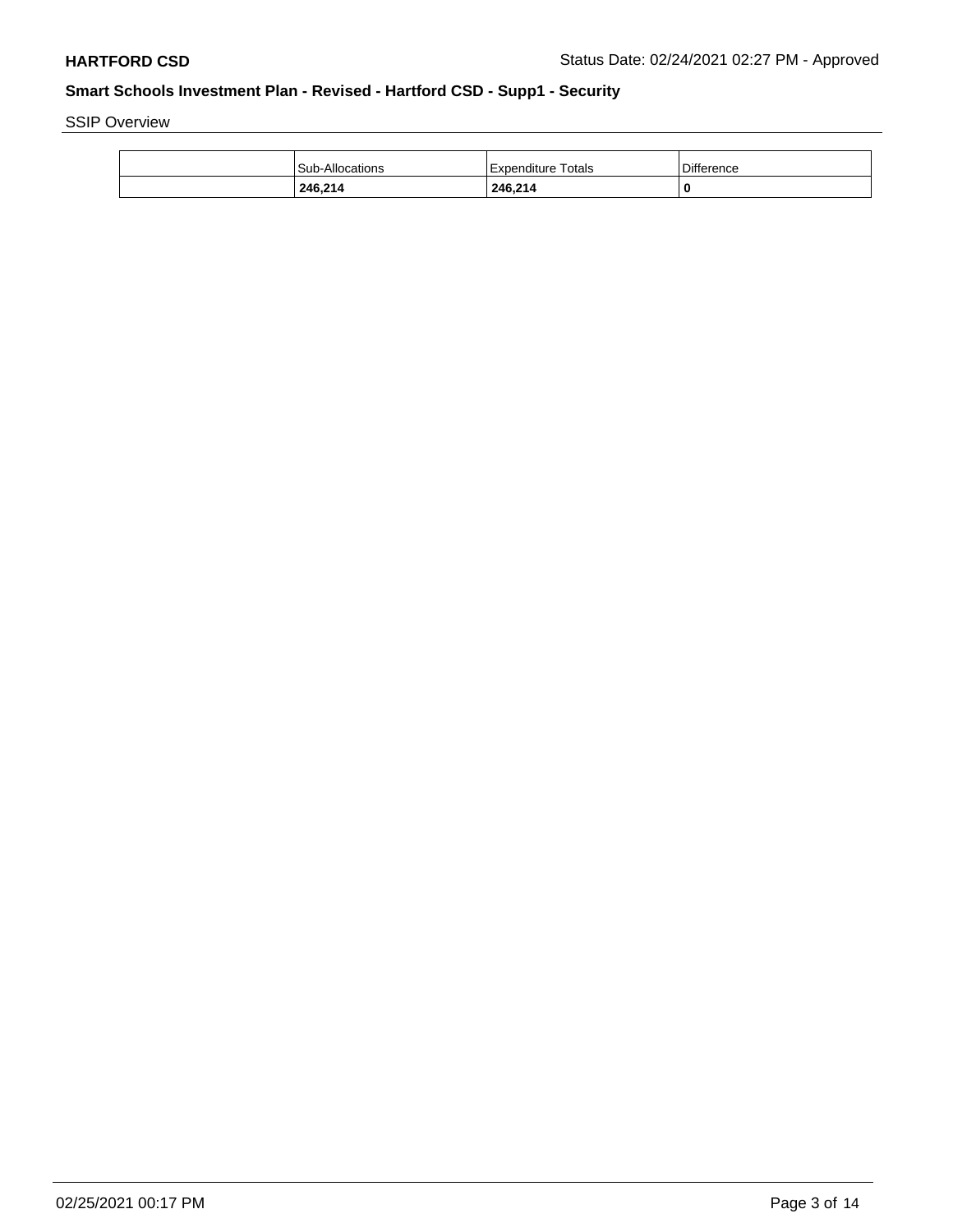School Connectivity

- **1. In order for students and faculty to receive the maximum benefit from the technology made available under the Smart Schools Bond Act, their school buildings must possess sufficient connectivity infrastructure to ensure that devices can be used during the school day. Smart Schools Investment Plans must demonstrate that:**
	- **• sufficient infrastructure that meets the Federal Communications Commission's 100 Mbps per 1,000 students standard currently exists in the buildings where new devices will be deployed, or**
	- **• is a planned use of a portion of Smart Schools Bond Act funds, or**
	- **• is under development through another funding source.**

**Smart Schools Bond Act funds used for technology infrastructure or classroom technology investments must increase the number of school buildings that meet or exceed the minimum speed standard of 100 Mbps per 1,000 students and staff within 12 months. This standard may be met on either a contracted 24/7 firm service or a "burstable" capability. If the standard is met under the burstable criteria, it must be:**

**1. Specifically codified in a service contract with a provider, and**

**2. Guaranteed to be available to all students and devices as needed, particularly during periods of high demand, such as computer-based testing (CBT) periods.**

**Please describe how your district already meets or is planning to meet this standard within 12 months of plan submission.**

(No Response)

**1a. If a district believes that it will be impossible to meet this standard within 12 months, it may apply for a waiver of this requirement, as described on the Smart Schools website. The waiver must be filed and approved by SED prior to submitting this survey.**

 $\Box$  By checking this box, you are certifying that the school district has an approved waiver of this requirement on file with the New York State Education Department.

**2. Connectivity Speed Calculator (Required). If the district currently meets the required speed, enter "Currently Met" in the last box: Expected Date When Required Speed Will be Met.**

|                  | l Number of     | Required Speed | Current Speed in | Expected Speed  | <b>Expected Date</b>                    |
|------------------|-----------------|----------------|------------------|-----------------|-----------------------------------------|
|                  | <b>Students</b> | In Mbps        | l Mbps           | Ito be Attained | When Required                           |
|                  |                 |                |                  |                 | l Within 12 Months ISpeed Will be Met l |
| Calculated Speed | (No Response)   | 0.00           | (No Response)    | (No Response)   | (No Response)                           |

**3. Describe how you intend to use Smart Schools Bond Act funds for high-speed broadband and/or wireless connectivity projects in school buildings.**

(No Response)

**4. Describe the linkage between the district's District Instructional Technology Plan and how the proposed projects will improve teaching and learning. (There should be a link between your response to this question and your responses to Question 1 in Section IV - NYSED Initiatives Alignment: "Explain how the district use of instructional technology will serve as a part of a comprehensive and sustained effort to support rigorous academic standards attainment and performance improvement for students."** 

**Your answer should also align with your answers to the questions in Section II - Strategic Technology Planning and the associated Action Steps in Section III - Action Plan.)**

(No Response)

**5. If the district wishes to have students and staff access the Internet from wireless devices within the school building, or in close proximity to it, it must first ensure that it has a robust Wi-Fi network in place that has sufficient bandwidth to meet user demand.**

**Please describe how you have quantified this demand and how you plan to meet this demand.**

(No Response)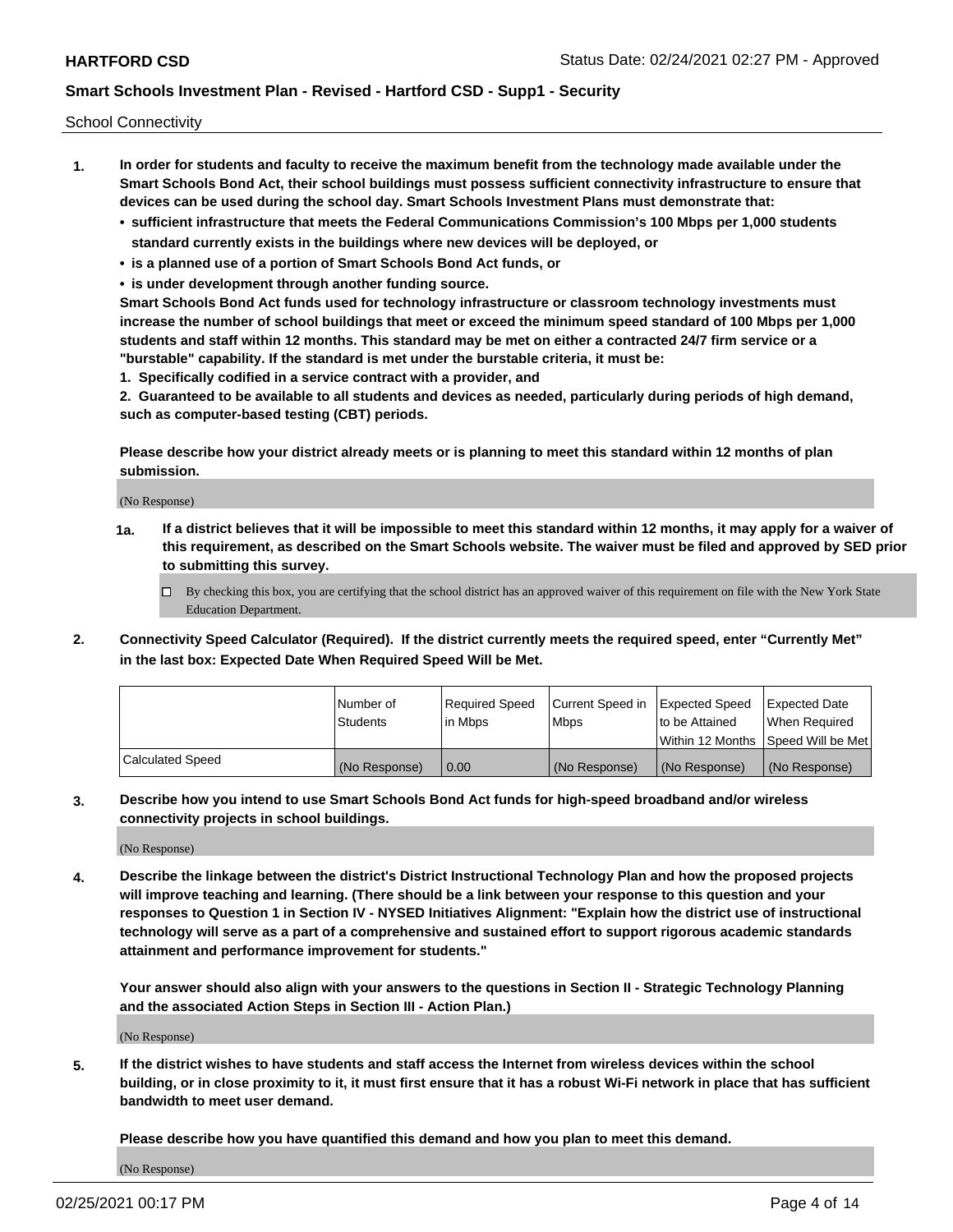School Connectivity

**6. Smart Schools plans with any expenditures in the School Connectivity category require a project number from the Office of Facilities Planning. Districts must submit an SSBA LOI and receive project numbers prior to submitting the SSIP. As indicated on the LOI, some projects may be eligible for a streamlined review and will not require a building permit.**

**Please indicate on a separate row each project number given to you by the Office of Facilities Planning.**

| Project Number |  |
|----------------|--|
| (No Response)  |  |

**7. Certain high-tech security and connectivity infrastructure projects may be eligible for an expedited review process as determined by the Office of Facilities Planning.**

### **Was your project deemed eligible for streamlined review?**

(No Response)

### **8. Include the name and license number of the architect or engineer of record.**

| Name          | License Number |
|---------------|----------------|
| (No Response) | (No Response)  |

### **9. Public Expenditures – Loanable (Counts toward the nonpublic loan calculation)**

| Select the allowable expenditure type.<br>Repeat to add another item under each type. | <b>PUBLIC</b> Items to be<br>l Purchased | Quantity         | l Cost Per Item  | <b>Total Cost</b> |
|---------------------------------------------------------------------------------------|------------------------------------------|------------------|------------------|-------------------|
| (No Response)                                                                         | (No Response)                            | (No<br>Response) | (No<br>Response) | 0.00              |
|                                                                                       |                                          | 0                | 0.00             |                   |

## **10. Public Expenditures – Non-Loanable (Does not count toward nonpublic loan calculation)**

| Select the allowable expenditure<br>type.      | <b>PUBLIC</b> Items to be purchased | Quantity      | Cost per Item | <b>Total Cost</b> |
|------------------------------------------------|-------------------------------------|---------------|---------------|-------------------|
| Repeat to add another item under<br>each type. |                                     |               |               |                   |
| (No Response)                                  | (No Response)                       | (No Response) | (No Response) | 0.00              |
|                                                |                                     |               | 0.00          |                   |

#### **11. Final 2014-15 BEDS Enrollment to calculate Nonpublic Sharing Requirement (no changes allowed.)**

|            | l Public Enrollment | Nonpublic Enrollment | <b>Total Enrollment</b> | l Nonpublic Percentage |
|------------|---------------------|----------------------|-------------------------|------------------------|
| Enrollment | 463                 |                      | 463.00                  | 0.00                   |

### **12. Total Public Budget - Loanable (Counts toward the nonpublic loan calculation)**

|                                               | Public Allocations | <b>Estimated Nonpublic Loan</b><br>Amount | Estimated Total Sub-Allocations |
|-----------------------------------------------|--------------------|-------------------------------------------|---------------------------------|
| Network/Access Costs                          | (No Response)      | 0.00                                      | 0.00                            |
| School Internal Connections and<br>Components | (No Response)      | 0.00                                      | 0.00                            |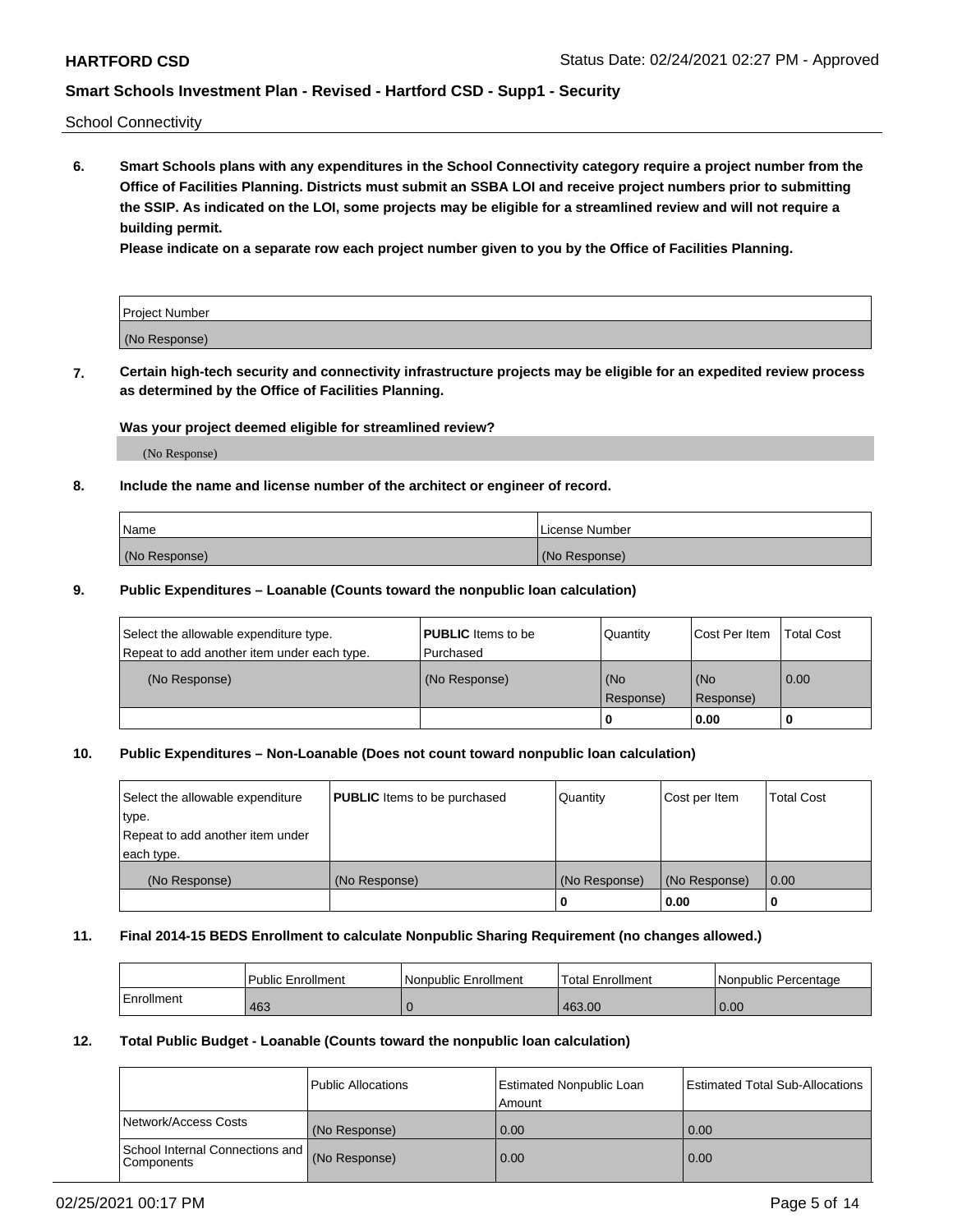School Connectivity

|         | Public Allocations | <b>Estimated Nonpublic Loan</b><br>l Amount | <b>Estimated Total Sub-Allocations</b> |
|---------|--------------------|---------------------------------------------|----------------------------------------|
| l Other | (No Response)      | 0.00                                        | 0.00                                   |
| Totals: | 0.00               | 0                                           |                                        |

# **13. Total Public Budget – Non-Loanable (Does not count toward the nonpublic loan calculation)**

|                                                   | Sub-<br>Allocation |
|---------------------------------------------------|--------------------|
| Network/Access Costs                              | (No Response)      |
| <b>Outside Plant Costs</b>                        | (No Response)      |
| <b>School Internal Connections and Components</b> | (No Response)      |
| <b>Professional Services</b>                      | (No Response)      |
| Testing                                           | (No Response)      |
| <b>Other Upfront Costs</b>                        | (No Response)      |
| <b>Other Costs</b>                                | (No Response)      |
| Totals:                                           | 0.00               |

# **14. School Connectivity Totals**

|                          | Total Sub-Allocations |
|--------------------------|-----------------------|
| Total Loanable Items     | 0.00                  |
| Total Non-Ioanable Items | 0.00                  |
| Totals:                  | 0                     |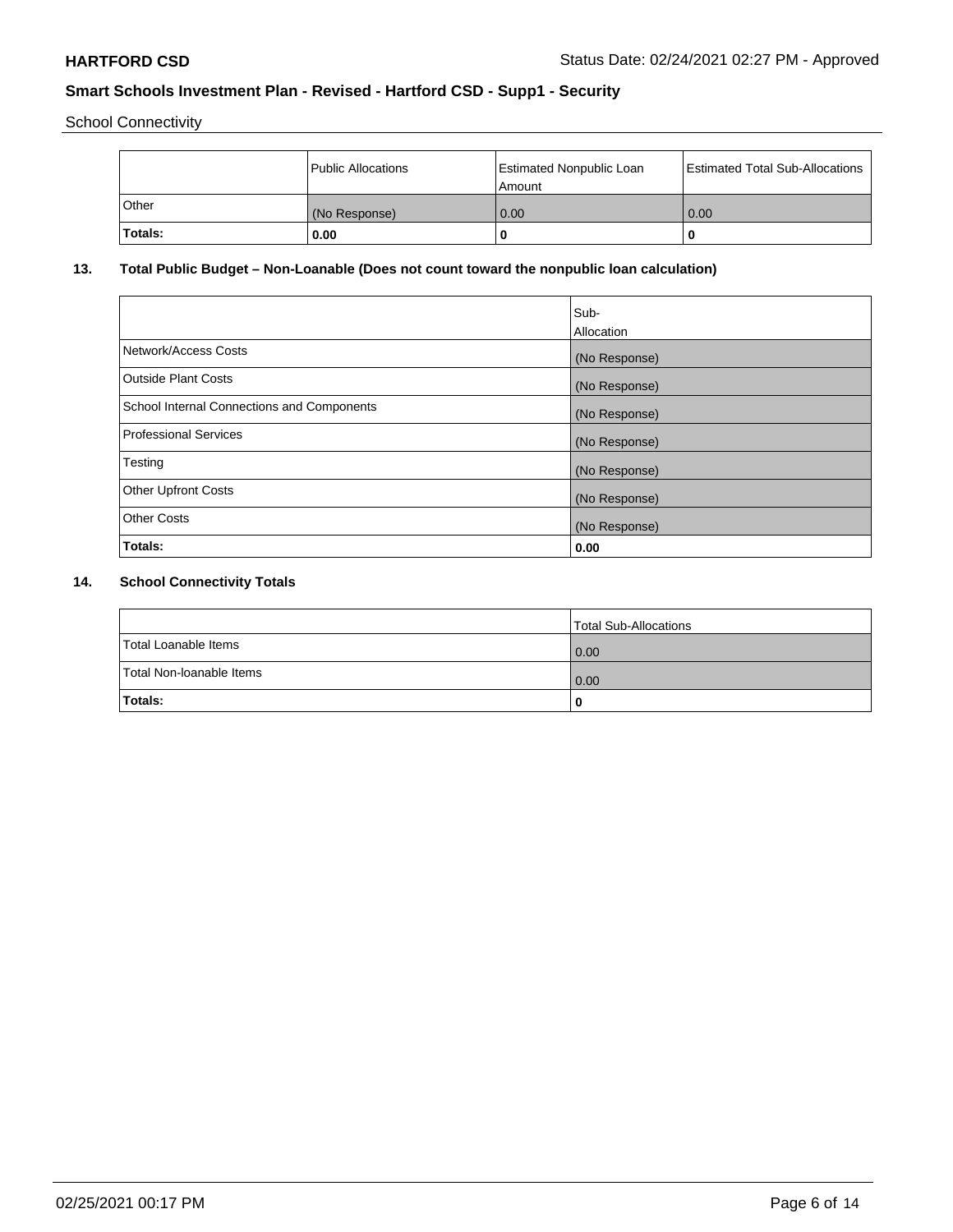Community Connectivity (Broadband and Wireless)

**1. Describe how you intend to use Smart Schools Bond Act funds for high-speed broadband and/or wireless connectivity projects in the community.**

(No Response)

**2. Please describe how the proposed project(s) will promote student achievement and increase student and/or staff access to the Internet in a manner that enhances student learning and/or instruction outside of the school day and/or school building.**

(No Response)

**3. Community connectivity projects must comply with all the necessary local building codes and regulations (building and related permits are not required prior to plan submission).**

 $\Box$  I certify that we will comply with all the necessary local building codes and regulations.

**4. Please describe the physical location of the proposed investment.**

(No Response)

**5. Please provide the initial list of partners participating in the Community Connectivity Broadband Project, along with their Federal Tax Identification (Employer Identification) number.**

| <b>Project Partners</b> | l Federal ID # |
|-------------------------|----------------|
| (No Response)           | (No Response)  |

**6. Please detail the type, quantity, per unit cost and total cost of the eligible items under each sub-category.**

| Select the allowable expenditure | Item to be purchased | Quantity      | Cost per Item | <b>Total Cost</b> |
|----------------------------------|----------------------|---------------|---------------|-------------------|
| type.                            |                      |               |               |                   |
| Repeat to add another item under |                      |               |               |                   |
| each type.                       |                      |               |               |                   |
| (No Response)                    | (No Response)        | (No Response) | (No Response) | 0.00              |
|                                  |                      | U             | 0.00          |                   |

**7. If you are submitting an allocation for Community Connectivity, complete this table.**

**Note that the calculated Total at the bottom of the table must equal the Total allocation for this category that you entered in the SSIP Overview overall budget.**

|                                    | Sub-Allocation |
|------------------------------------|----------------|
| Network/Access Costs               | (No Response)  |
| Outside Plant Costs                | (No Response)  |
| <b>Tower Costs</b>                 | (No Response)  |
| <b>Customer Premises Equipment</b> | (No Response)  |
| <b>Professional Services</b>       | (No Response)  |
| Testing                            | (No Response)  |
| <b>Other Upfront Costs</b>         | (No Response)  |
| <b>Other Costs</b>                 | (No Response)  |
| Totals:                            | 0.00           |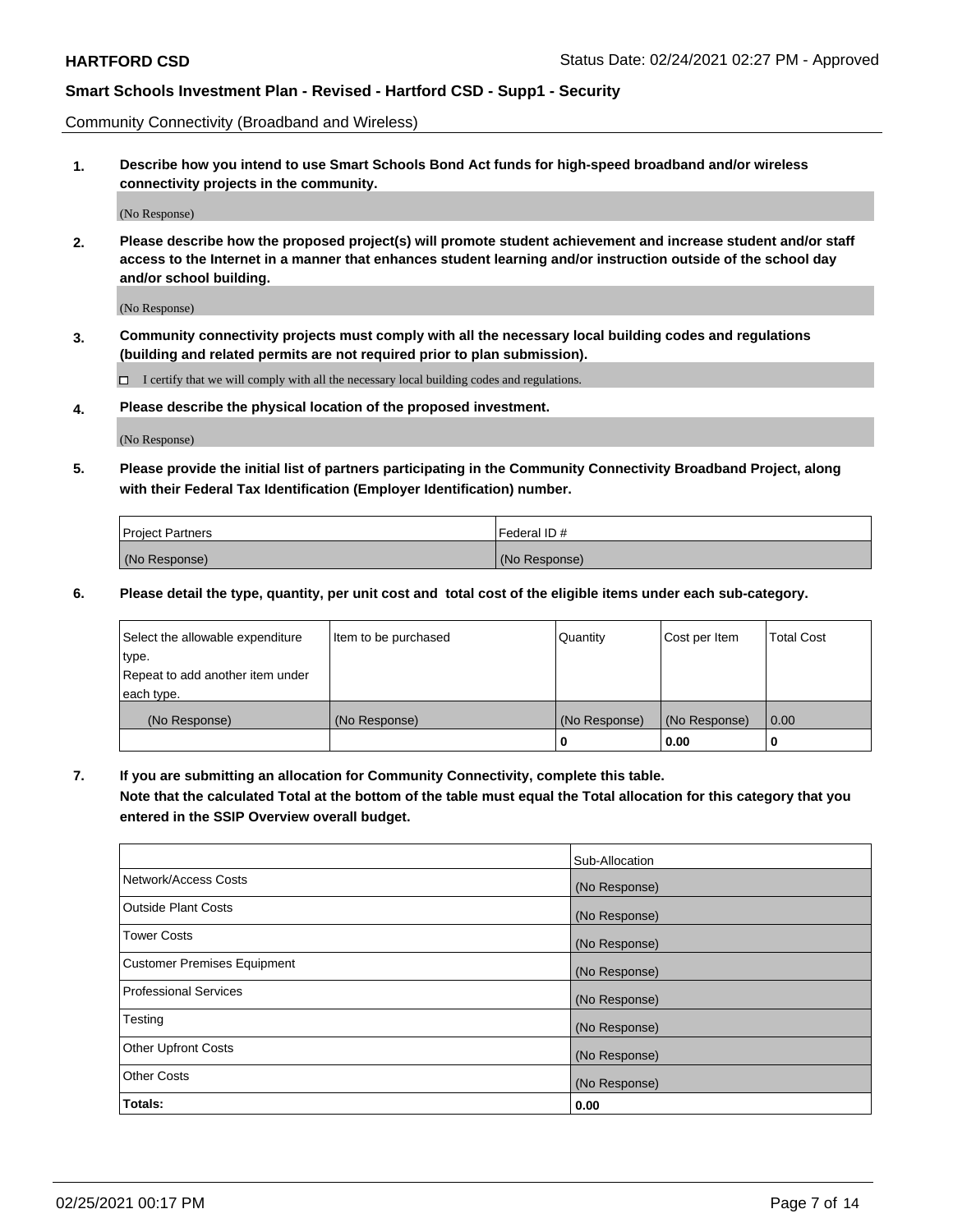### Classroom Learning Technology

**1. In order for students and faculty to receive the maximum benefit from the technology made available under the Smart Schools Bond Act, their school buildings must possess sufficient connectivity infrastructure to ensure that devices can be used during the school day. Smart Schools Investment Plans must demonstrate that sufficient infrastructure that meets the Federal Communications Commission's 100 Mbps per 1,000 students standard currently exists in the buildings where new devices will be deployed, or is a planned use of a portion of Smart Schools Bond Act funds, or is under development through another funding source. Smart Schools Bond Act funds used for technology infrastructure or classroom technology investments must increase the number of school buildings that meet or exceed the minimum speed standard of 100 Mbps per 1,000 students and staff within 12 months. This standard may be met on either a contracted 24/7 firm service or a**

- **"burstable" capability. If the standard is met under the burstable criteria, it must be:**
- **1. Specifically codified in a service contract with a provider, and**

**2. Guaranteed to be available to all students and devices as needed, particularly during periods of high demand, such as computer-based testing (CBT) periods.**

**Please describe how your district already meets or is planning to meet this standard within 12 months of plan submission.**

(No Response)

- **1a. If a district believes that it will be impossible to meet this standard within 12 months, it may apply for a waiver of this requirement, as described on the Smart Schools website. The waiver must be filed and approved by SED prior to submitting this survey.**
	- By checking this box, you are certifying that the school district has an approved waiver of this requirement on file with the New York State Education Department.
- **2. Connectivity Speed Calculator (Required). If the district currently meets the required speed, enter "Currently Met" in the last box: Expected Date When Required Speed Will be Met.**

|                  | l Number of     | Required Speed | Current Speed in | <b>Expected Speed</b> | <b>Expected Date</b>                |
|------------------|-----------------|----------------|------------------|-----------------------|-------------------------------------|
|                  | <b>Students</b> | l in Mbps      | l Mbps           | to be Attained        | When Required                       |
|                  |                 |                |                  |                       | Within 12 Months  Speed Will be Met |
| Calculated Speed | (No Response)   | 0.00           | (No Response)    | l (No Response)       | (No Response)                       |

**3. If the district wishes to have students and staff access the Internet from wireless devices within the school building, or in close proximity to it, it must first ensure that it has a robust Wi-Fi network in place that has sufficient bandwidth to meet user demand.**

**Please describe how you have quantified this demand and how you plan to meet this demand.**

(No Response)

**4. All New York State public school districts are required to complete and submit an Instructional Technology Plan survey to the New York State Education Department in compliance with Section 753 of the Education Law and per Part 100.12 of the Commissioner's Regulations.**

**Districts that include educational technology purchases as part of their Smart Schools Investment Plan must have a submitted and approved Instructional Technology Plan survey on file with the New York State Education Department.**

- By checking this box, you are certifying that the school district has an approved Instructional Technology Plan survey on file with the New York State Education Department.
- **5. Describe the devices you intend to purchase and their compatibility with existing or planned platforms or systems. Specifically address the adequacy of each facility's electrical, HVAC and other infrastructure necessary to install and support the operation of the planned technology.**

(No Response)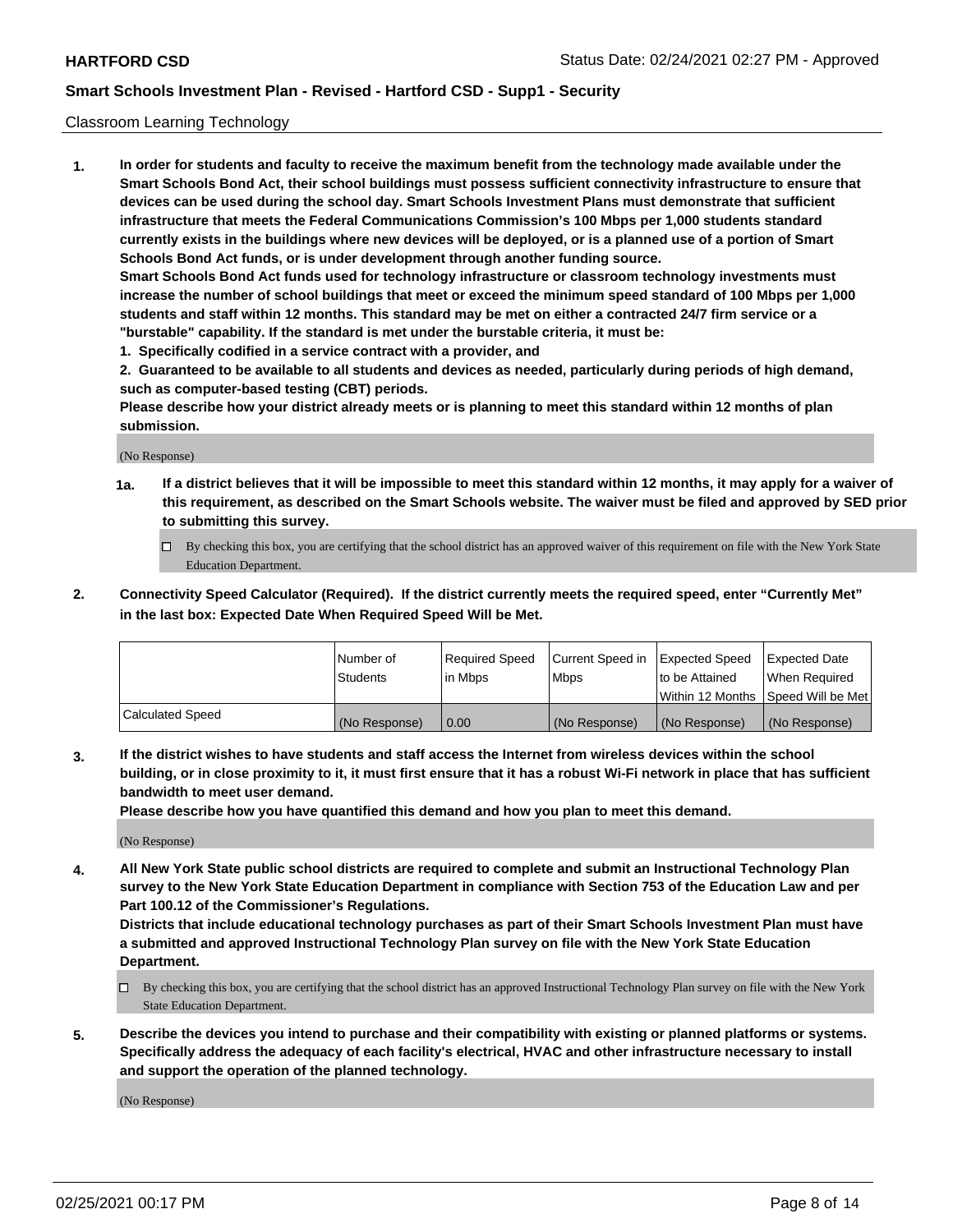### Classroom Learning Technology

- **6. Describe how the proposed technology purchases will:**
	- **> enhance differentiated instruction;**
	- **> expand student learning inside and outside the classroom;**
	- **> benefit students with disabilities and English language learners; and**
	- **> contribute to the reduction of other learning gaps that have been identified within the district.**

**The expectation is that districts will place a priority on addressing the needs of students who struggle to succeed in a rigorous curriculum. Responses in this section should specifically address this concern and align with the district's Instructional Technology Plan (in particular Question 2 of E. Curriculum and Instruction: "Does the district's instructional technology plan address the needs of students with disabilities to ensure equitable access to instruction, materials and assessments?" and Question 3 of the same section: "Does the district's instructional technology plan address the provision of assistive technology specifically for students with disabilities to ensure access to and participation in the general curriculum?")**

**In addition, describe how the district ensures equitable access to instruction, materials and assessments and participation in the general curriculum for both SWD and English Language Learners/Multilingual Learners (ELL/MLL) students.**

(No Response)

**7. Where appropriate, describe how the proposed technology purchases will enhance ongoing communication with parents and other stakeholders and help the district facilitate technology-based regional partnerships, including distance learning and other efforts.**

(No Response)

**8. Describe the district's plan to provide professional development to ensure that administrators, teachers and staff can employ the technology purchased to enhance instruction successfully.**

**Note: This response should be aligned and expanded upon in accordance with your district's response to Question 1 of F. Professional Development of your Instructional Technology Plan: "Please provide a summary of professional development offered to teachers and staff, for the time period covered by this plan, to support technology to enhance teaching and learning. Please include topics, audience and method of delivery within your summary."**

(No Response)

- **9. Districts must contact one of the SUNY/CUNY teacher preparation programs listed on the document on the left side of the page that supplies the largest number of the district's new teachers to request advice on innovative uses and best practices at the intersection of pedagogy and educational technology.**
	- By checking this box, you certify that you have contacted the SUNY/CUNY teacher preparation program that supplies the largest number of your new teachers to request advice on these issues.
	- **9a. Please enter the name of the SUNY or CUNY Institution that you contacted.**

(No Response)

**9b. Enter the primary Institution phone number.**

(No Response)

**9c. Enter the name of the contact person with whom you consulted and/or will be collaborating with on innovative uses of technology and best practices.**

(No Response)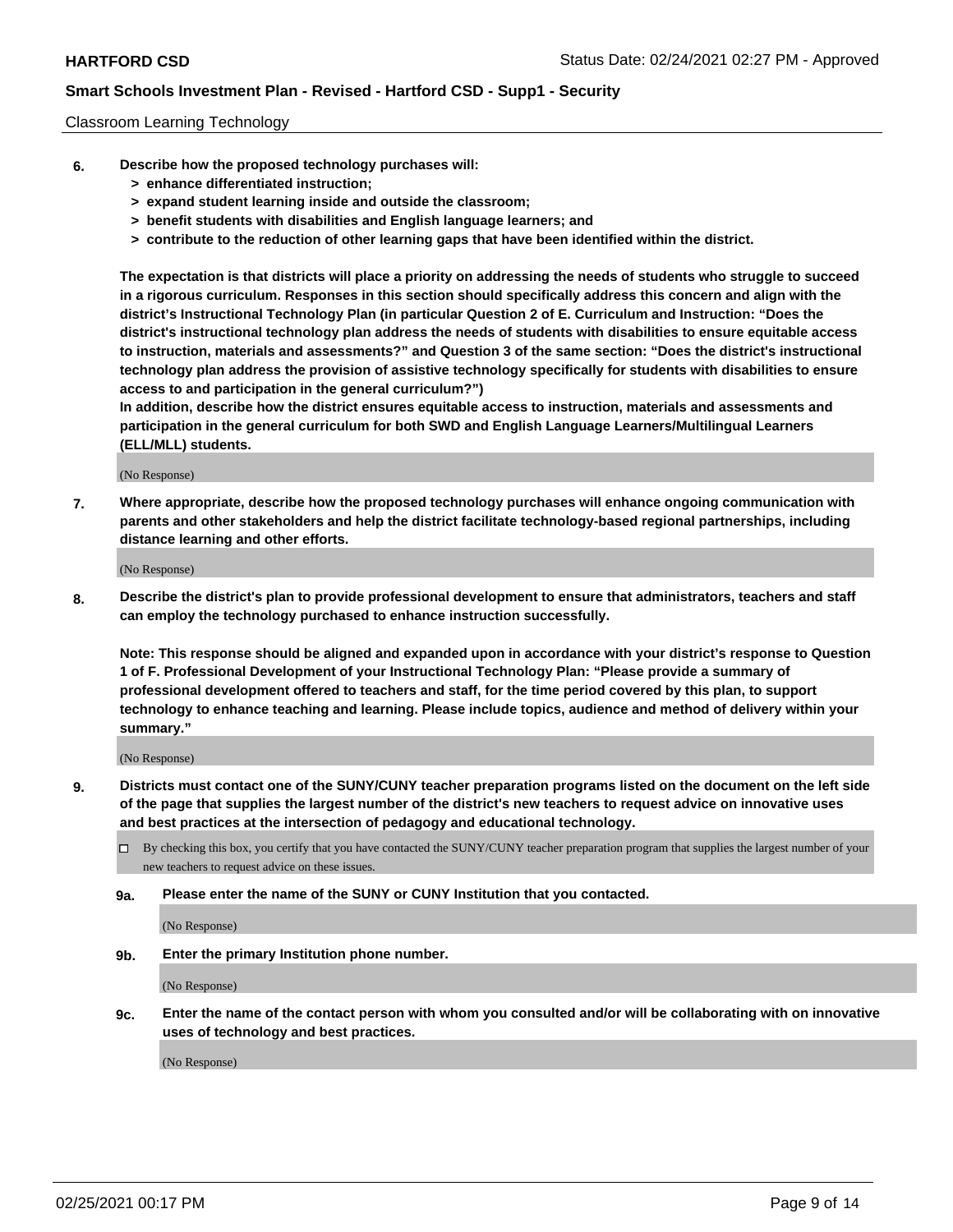### Classroom Learning Technology

**10. To ensure the sustainability of technology purchases made with Smart Schools funds, districts must demonstrate a long-term plan to maintain and replace technology purchases supported by Smart Schools Bond Act funds. This sustainability plan shall demonstrate a district's capacity to support recurring costs of use that are ineligible for Smart Schools Bond Act funding such as device maintenance, technical support, Internet and wireless fees, maintenance of hotspots, staff professional development, building maintenance and the replacement of incidental items. Further, such a sustainability plan shall include a long-term plan for the replacement of purchased devices and equipment at the end of their useful life with other funding sources.**

 $\Box$  By checking this box, you certify that the district has a sustainability plan as described above.

**11. Districts must ensure that devices purchased with Smart Schools Bond funds will be distributed, prepared for use, maintained and supported appropriately. Districts must maintain detailed device inventories in accordance with generally accepted accounting principles.**

By checking this box, you certify that the district has a distribution and inventory management plan and system in place.

### **12. Please detail the type, quantity, per unit cost and total cost of the eligible items under each sub-category.**

| Select the allowable expenditure<br>type.      | Item to be Purchased | Quantity      | Cost per Item | <b>Total Cost</b> |
|------------------------------------------------|----------------------|---------------|---------------|-------------------|
| Repeat to add another item under<br>each type. |                      |               |               |                   |
| (No Response)                                  | (No Response)        | (No Response) | (No Response) | 0.00              |
|                                                |                      |               | 0.00          |                   |

### **13. Final 2014-15 BEDS Enrollment to calculate Nonpublic Sharing Requirement (no changes allowed.)**

|              | l Public Enrollment | Nonpublic Enrollment | <b>Total Enrollment</b> | Nonpublic<br>l Percentage |
|--------------|---------------------|----------------------|-------------------------|---------------------------|
| l Enrollment | 463                 |                      | 463.00                  | 0.00                      |

## **14. If you are submitting an allocation for Classroom Learning Technology complete this table.**

|                         | Public School Sub-Allocation | <b>Estimated Nonpublic Loan</b><br>Amount<br>(Based on Percentage Above) | <b>Estimated Total Public and</b><br>Nonpublic Sub-Allocation |
|-------------------------|------------------------------|--------------------------------------------------------------------------|---------------------------------------------------------------|
| Interactive Whiteboards | (No Response)                | 0.00                                                                     | 0.00                                                          |
| Computer Servers        | (No Response)                | 0.00                                                                     | 0.00                                                          |
| Desktop Computers       | (No Response)                | 0.00                                                                     | 0.00                                                          |
| <b>Laptop Computers</b> | (No Response)                | 0.00                                                                     | 0.00                                                          |
| <b>Tablet Computers</b> | (No Response)                | 0.00                                                                     | 0.00                                                          |
| <b>Other Costs</b>      | (No Response)                | 0.00                                                                     | 0.00                                                          |
| Totals:                 | 0.00                         | 0                                                                        | 0                                                             |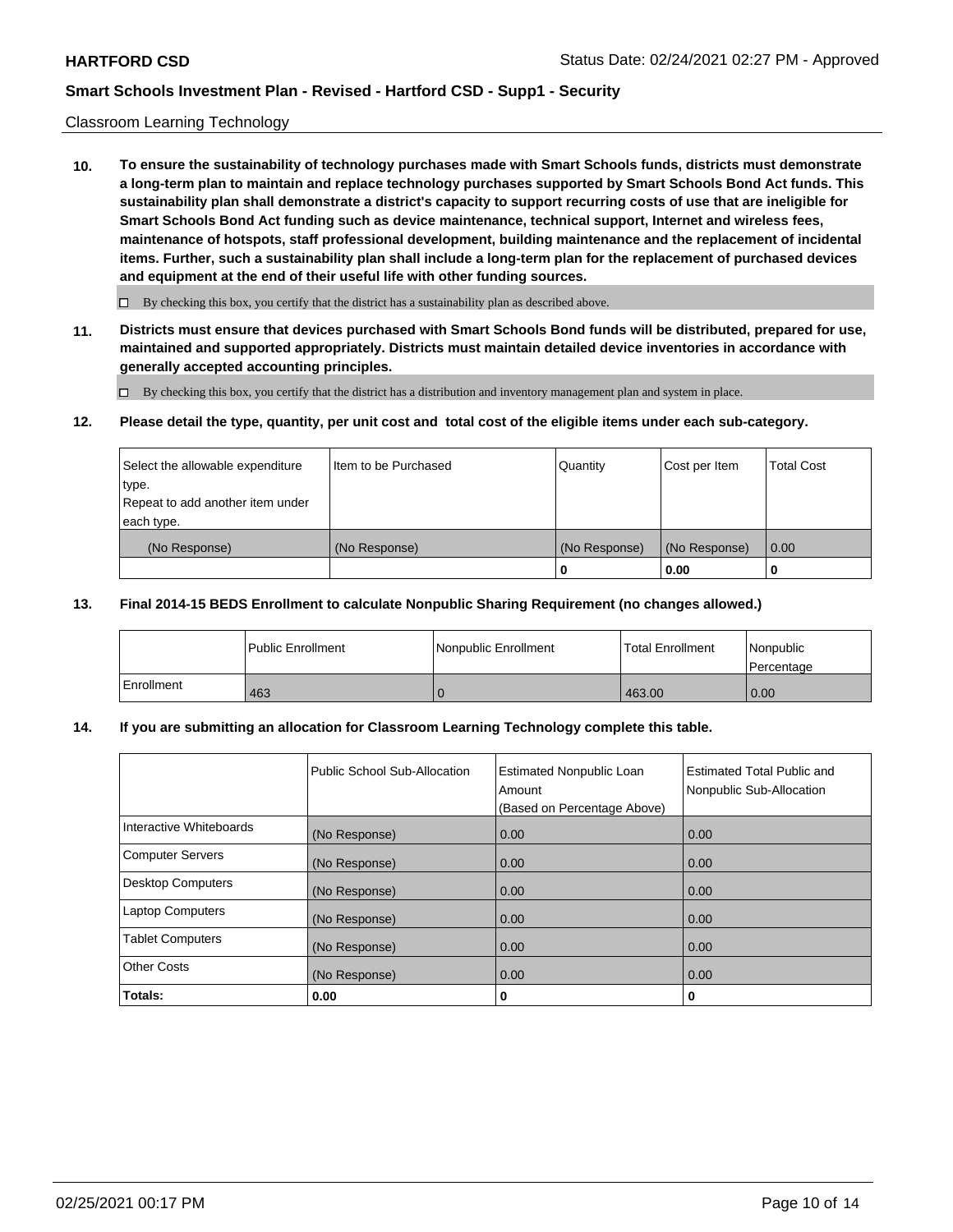### Pre-Kindergarten Classrooms

**1. Provide information regarding how and where the district is currently serving pre-kindergarten students and justify the need for additional space with enrollment projections over 3 years.**

(No Response)

- **2. Describe the district's plan to construct, enhance or modernize education facilities to accommodate prekindergarten programs. Such plans must include:**
	- **Specific descriptions of what the district intends to do to each space;**
	- **An affirmation that new pre-kindergarten classrooms will contain a minimum of 900 square feet per classroom;**
	- **The number of classrooms involved;**
	- **The approximate construction costs per classroom; and**
	- **Confirmation that the space is district-owned or has a long-term lease that exceeds the probable useful life of the improvements.**

(No Response)

**3. Smart Schools Bond Act funds may only be used for capital construction costs. Describe the type and amount of additional funds that will be required to support ineligible ongoing costs (e.g. instruction, supplies) associated with any additional pre-kindergarten classrooms that the district plans to add.**

(No Response)

**4. All plans and specifications for the erection, repair, enlargement or remodeling of school buildings in any public school district in the State must be reviewed and approved by the Commissioner. Districts that plan capital projects using their Smart Schools Bond Act funds will undergo a Preliminary Review Process by the Office of Facilities Planning.**

**Please indicate on a separate row each project number given to you by the Office of Facilities Planning.**

| Project Number |  |
|----------------|--|
| (No Response)  |  |
|                |  |

**5. Please detail the type, quantity, per unit cost and total cost of the eligible items under each sub-category.**

| Select the allowable expenditure | Item to be purchased | Quantity      | Cost per Item | <b>Total Cost</b> |
|----------------------------------|----------------------|---------------|---------------|-------------------|
| type.                            |                      |               |               |                   |
| Repeat to add another item under |                      |               |               |                   |
| each type.                       |                      |               |               |                   |
| (No Response)                    | (No Response)        | (No Response) | (No Response) | 0.00              |
|                                  |                      | U             | 0.00          |                   |

**6. If you have made an allocation for Pre-Kindergarten Classrooms, complete this table. Note that the calculated Total at the bottom of the table must equal the Total allocation for this category that you entered in the SSIP Overview overall budget.**

| Totals:                                  | 0.00           |
|------------------------------------------|----------------|
| <b>Other Costs</b>                       | (No Response)  |
| Enhance/Modernize Educational Facilities | (No Response)  |
| Construct Pre-K Classrooms               | (No Response)  |
|                                          | Sub-Allocation |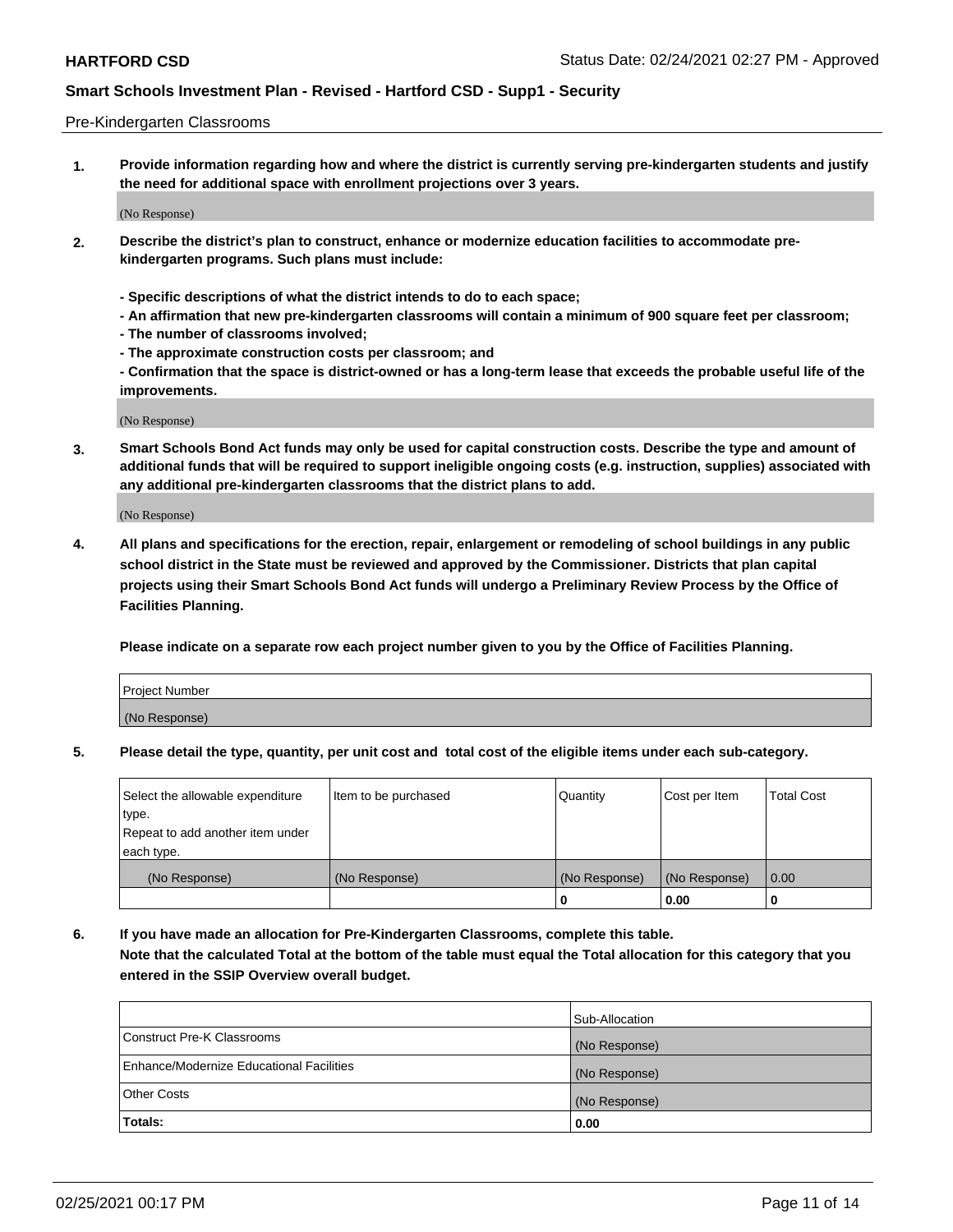Replace Transportable Classrooms

**1. Describe the district's plan to construct, enhance or modernize education facilities to provide high-quality instructional space by replacing transportable classrooms.**

(No Response)

**2. All plans and specifications for the erection, repair, enlargement or remodeling of school buildings in any public school district in the State must be reviewed and approved by the Commissioner. Districts that plan capital projects using their Smart Schools Bond Act funds will undergo a Preliminary Review Process by the Office of Facilities Planning.**

**Please indicate on a separate row each project number given to you by the Office of Facilities Planning.**

| Project Number |  |
|----------------|--|
|                |  |
|                |  |
|                |  |
|                |  |
| (No Response)  |  |
|                |  |
|                |  |
|                |  |

**3. For large projects that seek to blend Smart Schools Bond Act dollars with other funds, please note that Smart Schools Bond Act funds can be allocated on a pro rata basis depending on the number of new classrooms built that directly replace transportable classroom units.**

**If a district seeks to blend Smart Schools Bond Act dollars with other funds describe below what other funds are being used and what portion of the money will be Smart Schools Bond Act funds.**

(No Response)

**4. Please detail the type, quantity, per unit cost and total cost of the eligible items under each sub-category.**

| Select the allowable expenditure | Item to be purchased | Quantity      | Cost per Item | Total Cost |
|----------------------------------|----------------------|---------------|---------------|------------|
| ∣type.                           |                      |               |               |            |
| Repeat to add another item under |                      |               |               |            |
| each type.                       |                      |               |               |            |
| (No Response)                    | (No Response)        | (No Response) | (No Response) | 0.00       |
|                                  |                      | u             | 0.00          |            |

**5. If you have made an allocation for Replace Transportable Classrooms, complete this table. Note that the calculated Total at the bottom of the table must equal the Total allocation for this category that you entered in the SSIP Overview overall budget.**

|                                                | Sub-Allocation |
|------------------------------------------------|----------------|
| Construct New Instructional Space              | (No Response)  |
| Enhance/Modernize Existing Instructional Space | (No Response)  |
| Other Costs                                    | (No Response)  |
| Totals:                                        | 0.00           |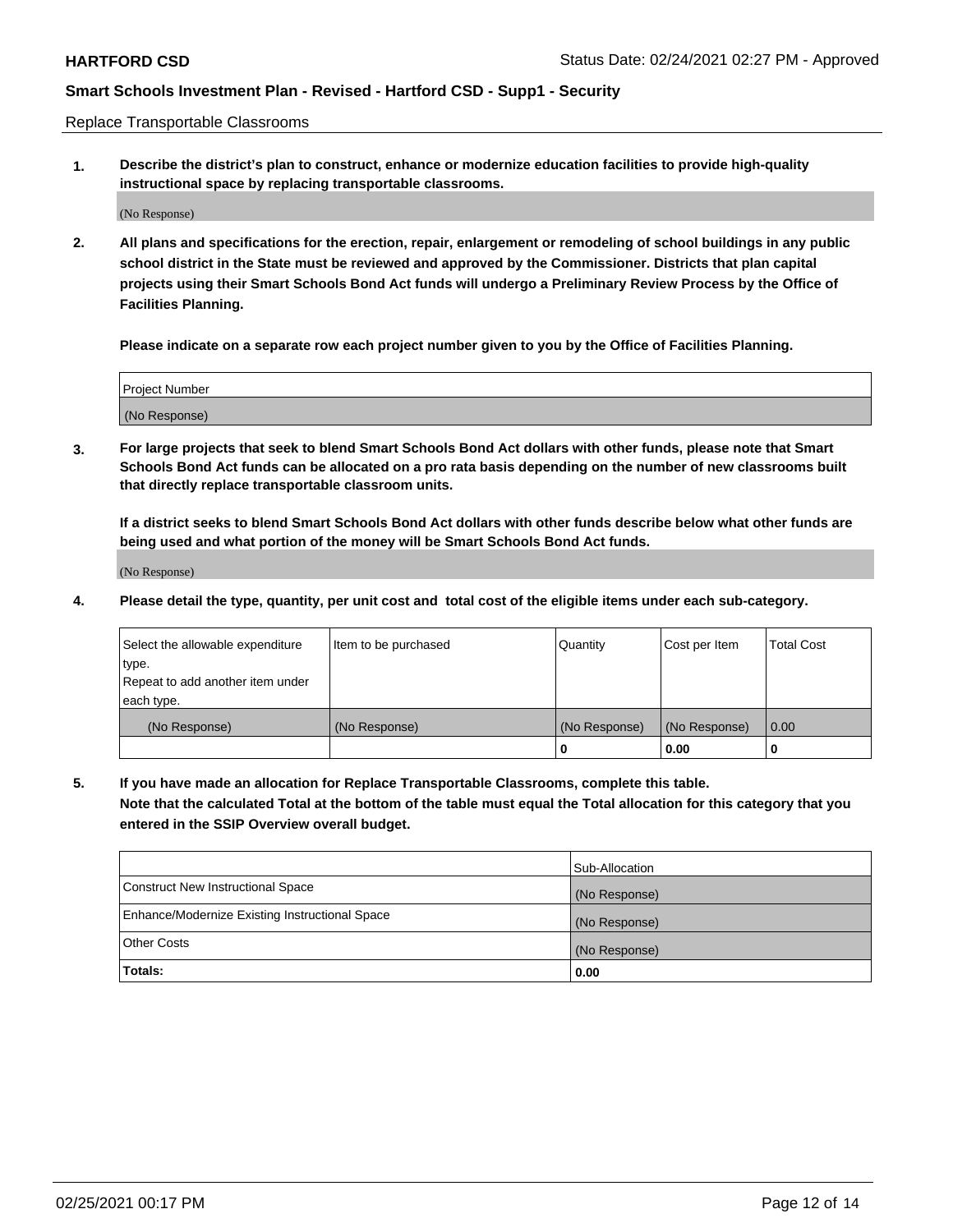## High-Tech Security Features

# **1. Describe how you intend to use Smart Schools Bond Act funds to install high-tech security features in school buildings and on school campuses.**

Hartford Central School District proposes to expand improvements to campus security begun in their initial SSIP. The main visitor access in the high school will have two larger, bullet resistant "greeting windows" installed to allow greater visibility of the capture point. Tactical film will be added to interior windows to improve strength and help safeguard against shatter to prevent access in an intrusion. Access control will be installed on the exterior of all classroom doors. This will customize access to learning areas and improve security as access can be revoked for lost or stolen IDs. This will also reduce reliance on physical keys which can allow access to multiple areas in an intrusion situation.

**2. All plans and specifications for the erection, repair, enlargement or remodeling of school buildings in any public school district in the State must be reviewed and approved by the Commissioner. Smart Schools plans with any expenditures in the High-Tech Security category require a project number from the Office of Facilities Planning. Districts must submit an SSBA LOI and receive project numbers prior to submitting the SSIP. As indicated on the LOI, some projects may be eligible for a streamlined review and will not require a building permit. Please indicate on a separate row each project number given to you by the Office of Facilities Planning.**

Project Number 641001047999BA1

### **3. Was your project deemed eligible for streamlined Review?**

- Yes
- $\square$  No
- **3a. Districts with streamlined projects must certify that they have reviewed all installations with their licensed architect or engineer of record, and provide that person's name and license number. The licensed professional must review the products and proposed method of installation prior to implementation and review the work during and after completion in order to affirm that the work was code-compliant, if requested.**
	- By checking this box, you certify that the district has reviewed all installations with a licensed architect or engineer of record.
- **4. Include the name and license number of the architect or engineer of record.**

| 'Name                  | License Number |
|------------------------|----------------|
| Edwin C. Anker IV, AIA | 316471         |

**5. Please detail the type, quantity, per unit cost and total cost of the eligible items under each sub-category.**

| Select the allowable expenditure<br>type.<br>Repeat to add another item under<br>each type. | Item to be purchased                            | Quantity       | Cost per Item | Total Cost |
|---------------------------------------------------------------------------------------------|-------------------------------------------------|----------------|---------------|------------|
|                                                                                             |                                                 |                |               |            |
| <b>Entry Control System</b>                                                                 | <b>HES Electric Door Strikes</b>                | 50             | 197.00        | 9,850.00   |
| <b>Entry Control System</b>                                                                 | DMP 32 Door Add-on Module                       |                | 4.445.00      | 4.445.00   |
| Approved Door Hardening                                                                     | <b>AOTSF23 Security Film</b>                    | 37             | 1,359.00      | 50,283.00  |
| <b>Entry Control System</b>                                                                 | Omni Slim-Line Card Readers                     | 50             | 252.00        | 12,600.00  |
| Approved Door Hardening                                                                     | Door hardening installation                     |                | 35,000,00     | 35,000,00  |
| <b>Approved Door Hardening</b>                                                              | 38 x 38.5 impact resistant windows              | $\overline{2}$ | 2.268.00      | 4,536.00   |
| <b>Entry Control System</b>                                                                 | DMP734N POE Weigand Interface<br><b>Modules</b> | 50             | 200.00        | 10.000.00  |
| <b>Entry Control System</b>                                                                 | Access control installation                     |                | 105,000.00    | 105,000.00 |